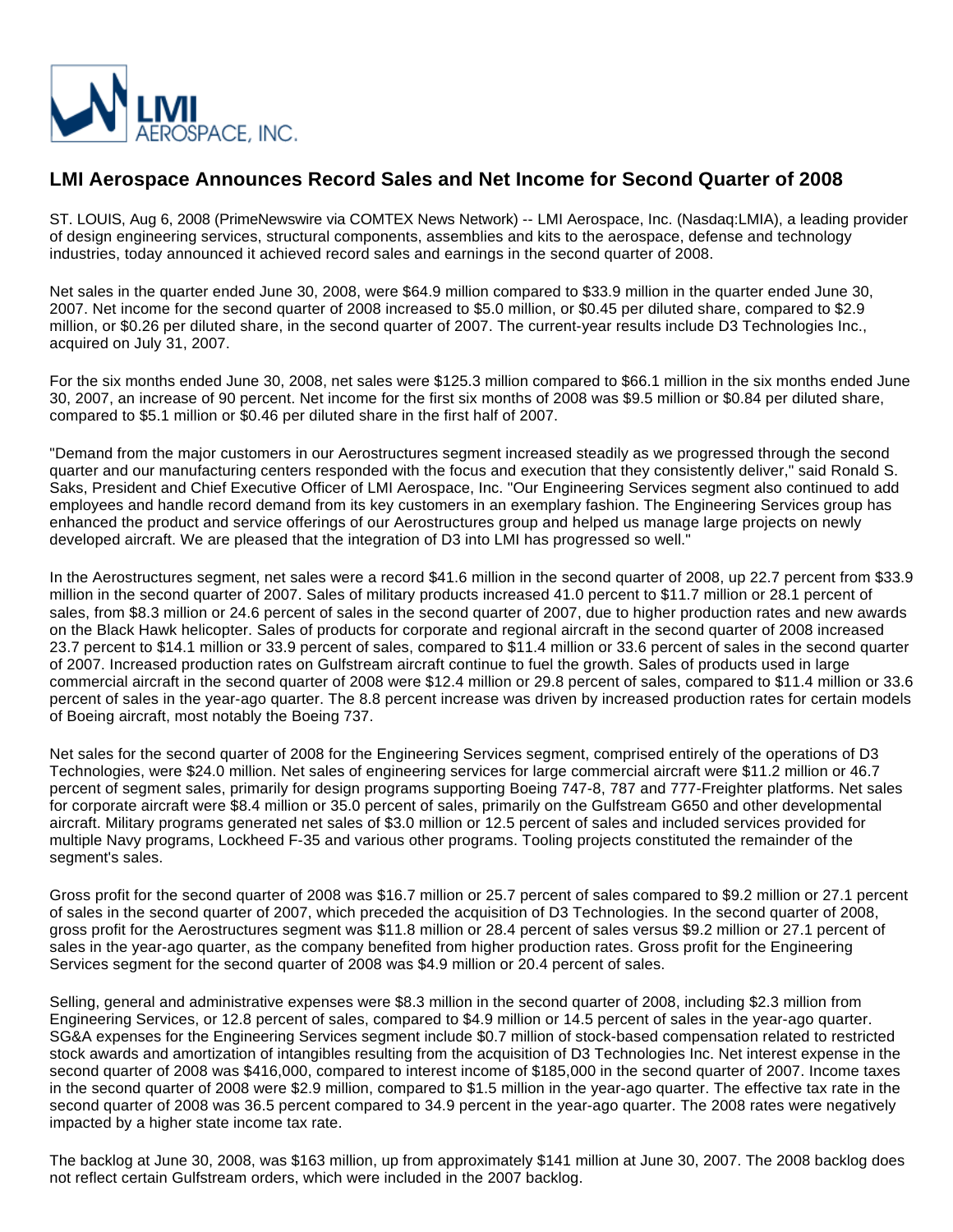LMI also announced updated guidance for the full year 2008, reflecting an improved outlook for the Engineering Services segment.

```
 Revenue: $249 million - $265 million (Aerostructures: $162 million
 - $172 million; Engineering Services: $87 million - $93 million)
Gross margin: 25.0% - 26.0% (Aerostructures: 28% - 29%;
Engineering Services: 19.5 % - 20.5%).
SG&A expenses: $32.5 million - $33.5 million, including $2.5
million in acquisition-related expenses (Aerostructures: $24
million - $24.5 million; Engineering Services: $8.5 million - $9
million).
Interest expense: $1.6 million - $1.8 million.
Tax rate: Approximately 36.5%
Capital expenditures: $8 million - $9 million.
```
"As we look at the second half of 2008 and beyond, the anticipated growth in revenues is expected to result in increased production rates and market-share gains in the military segment, higher tooling revenue from new projects on the Gulfstream G650, the Boeing 747-8 and other new programs; customer offload programs on the Boeing 747-8; and the start of production of the Boeing 767 wing modification kit and winglet assemblies," Saks said. "These programs are expected to add to revenue in 2009 as well. LMI continues to build a responsive project management organization in both segments in order to provide unique services to our customers. As we continue along the path to producing design build products, we are aggressively pursuing acquisitions and studying greenfield investments in composites and high-speed machining in order to provide the products our customers require."

LMI Aerospace, Inc., which celebrates its 60th anniversary in 2008, is a leading provider of design engineering services, structural components, assemblies and kits to the aerospace, defense and technology industries. Through its Aerostructures segment, the company fabricates machines, finishes and integrates formed, close-tolerance aluminum and specialty alloy components and sheet-metal products, primarily for large commercial, corporate and military aircraft. It manufactures more than 30,000 products for integration into a variety of aircraft platforms manufactured by leading original equipment manufacturers and Tier 1 aerospace suppliers. Through its Engineering Services segment, operated by its D3 Technologies subsidiary, the company provides a complete range of design, engineering and program management services, supporting aircraft lifecycles from conceptual design, analysis and certification through production support, fleet support and service-life extensions.

The LMI Aerospace, Inc. logo is available at <http://www.primenewswire.com/newsroom/prs/?pkgid=4971>

This news release includes forward-looking statements related to LMI Aerospace, Inc.'s outlook for 2008, which are based on current management expectations. Such forward-looking statements are subject to various risks and uncertainties, many of which are beyond the control of LMI Aerospace, Inc. Actual results could differ materially from the forward-looking statements as a result of, among other things, the factors detailed from time to time in LMI Aerospace, Inc.'s filings with the Securities and Exchange Commission. Please refer to the Risk Factors contained in the company's Annual Report on Form 10-K for the year ended December 31, 2007, and any risk factor set forth in our other subsequent filings with the Securities and Exchange Commission.

 LMI Aerospace, Inc. Condensed Consolidated Balance Sheets (Amounts in thousands, except share and per share data) (Unaudited)

```
 June 30, December 31,
2008 2007
```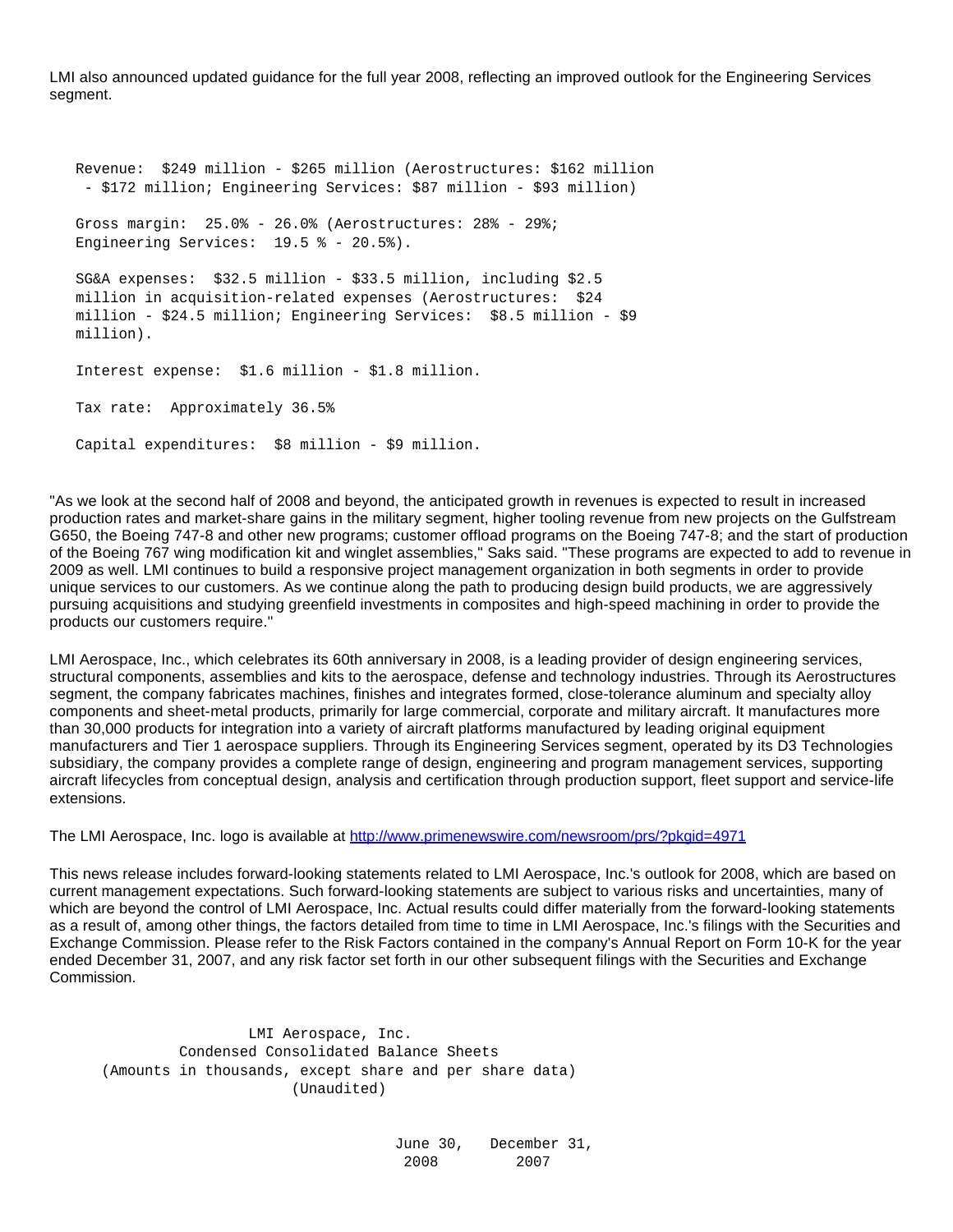| Assets                       |                        |    |                 |
|------------------------------|------------------------|----|-----------------|
| Current assets:              |                        |    |                 |
| Cash and cash equivalents    | \$<br>28               | \$ | 82              |
| Trade accounts receivable,   |                        |    |                 |
|                              |                        |    |                 |
| net of allowance of \$295    |                        |    |                 |
| at June 30, 2008 and \$292   |                        |    |                 |
| at December 31, 2007         | 33,912                 |    | 29,588          |
| Inventories, net             | 49,152                 |    | 40,940          |
| Prepaid expenses and         |                        |    |                 |
| other current assets         | 2,219                  |    | 2,135           |
| Deferred income taxes        | 3,405                  |    | 3,483           |
| Income taxes receivable      | 297                    |    | 630             |
|                              |                        |    | --------        |
| Total current assets         | 89,013                 |    | 76,858          |
|                              |                        |    |                 |
| Property, plant and          |                        |    |                 |
|                              |                        |    |                 |
| equipment, net               | 20,447                 |    | 19,733          |
| Goodwill                     | 48,561                 |    | 48,670          |
| Customer intangible          |                        |    |                 |
| assets, net                  | 18,709                 |    | 19,428          |
| Other assets                 | 1,315 1,429            |    |                 |
|                              | ----------             |    | ---------       |
| Total assets                 | \$178,045              |    | \$166,118       |
|                              | =========              |    | <b>EEEEEEEE</b> |
| Liabilities and shareholders |                        |    |                 |
| equity                       |                        |    |                 |
| Current liabilities:         |                        |    |                 |
| Accounts payable             | \$<br>10,154 \$ 10,681 |    |                 |
|                              | 11,725                 |    | 9,997           |
| Accrued expenses             |                        |    |                 |
| Short-term deferred gain     |                        |    |                 |
| on sale of real estate       | 233                    |    | 233             |
| Current installments         |                        |    |                 |
| of long-term debt            |                        |    |                 |
| and capital lease            |                        |    |                 |
| obligations                  | 643                    |    | 775             |
|                              |                        |    |                 |
| Total current                |                        |    |                 |
| liabilities                  | 22,755                 |    | 21,686          |
|                              |                        |    |                 |
| Long-term deferred           |                        |    |                 |
|                              |                        |    |                 |
| gain on sale of              |                        |    |                 |
| real estate                  | 3,657                  |    | 3,773           |
| Long-term debt and capital   |                        |    |                 |
| lease obligations, less      |                        |    |                 |
| current installments         | 29,282                 |    | 29,022          |
| Deferred income taxes        | 6,810                  |    | 6,810           |
|                              | --------               |    | ---------       |
| Total long-term liabilities  | 39,749                 |    | 39,605          |
|                              |                        |    |                 |
| Shareholders equity:         |                        |    |                 |
| Common stock, \$0.02         |                        |    |                 |
| par value per share;         |                        |    |                 |
| authorized 28,000,000        |                        |    |                 |
|                              |                        |    |                 |
| shares; issued $11,890,490$  |                        |    |                 |
| shares and 11,820,057        |                        |    |                 |
| shares at June 30, 2008      |                        |    |                 |
| and December 31, 2007,       |                        |    |                 |
| respectively                 | 238                    |    | 236             |
| Preferred stock, \$0.02      |                        |    |                 |
| par value per share;         |                        |    |                 |
| authorized 2,000,000         |                        |    |                 |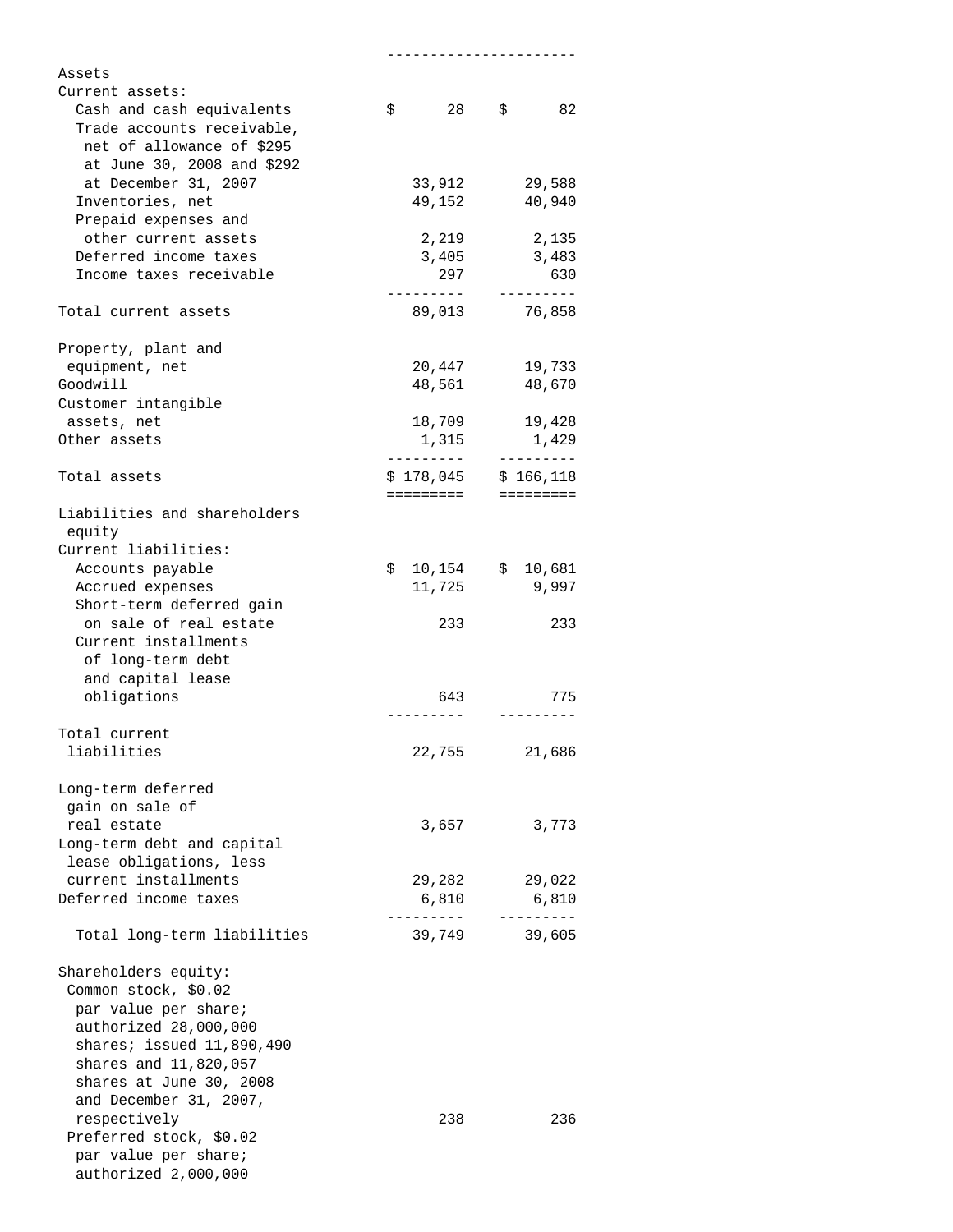| shares; none issued       |           |           |
|---------------------------|-----------|-----------|
| in both periods           |           |           |
| Additional paid-in        |           |           |
| capital                   | 68,412    | 67,244    |
| Treasury stock, at cost,  |           |           |
| 374,888 shares at         |           |           |
| June 30, 2008 and         |           |           |
| 385,688 shares at         |           |           |
| December 31, 2007         | (1, 779)  | (1, 830)  |
| Retained earnings         | 48,670    | 39,177    |
|                           |           |           |
| Total shareholders equity | 115,541   | 104,827   |
|                           |           |           |
| Total liabilities and     |           |           |
| shareholders equity       | \$178,045 | \$166,118 |
|                           |           |           |

See accompanying Notes to Condensed Consolidated Financial Statements.

Condensed Consolidated Statements of Operations

LMI Aerospace, Inc.

| (Amounts in thousands, except share and per share data)<br>(Unaudited) |  |         |  |                                                                                  |  |  |  |
|------------------------------------------------------------------------|--|---------|--|----------------------------------------------------------------------------------|--|--|--|
|                                                                        |  | June 30 |  | Three Months Ended Six Months Ended<br>June 30                                   |  |  |  |
|                                                                        |  |         |  | 2008 2007 2008 2007                                                              |  |  |  |
| Net sales<br>Cost of sales                                             |  |         |  | $$64,904 \text{ }$ \$ 33,935 \$ 125,321 \$ 66,112<br>48,233 24,717 93,027 48,623 |  |  |  |
| Gross profit                                                           |  |         |  | 16,671 9,218 32,294 17,489                                                       |  |  |  |
| Selling, general<br>and administrative                                 |  |         |  |                                                                                  |  |  |  |
| expenses                                                               |  |         |  | 8,328 4,933 16,384 9,943                                                         |  |  |  |
| Income from<br>operations                                              |  |         |  | 8,343 4,285 15,910 7,546                                                         |  |  |  |
| Other income<br>(expense):<br>Interest income                          |  |         |  |                                                                                  |  |  |  |
| (expense), net                                                         |  |         |  | $(416)$ 185 (959) 391                                                            |  |  |  |
| Other, net                                                             |  |         |  | $(6)$ $(30)$ $(9)$ $(23)$                                                        |  |  |  |
| Income before<br>income taxes                                          |  |         |  | 7,921 4,440 14,942 7,914                                                         |  |  |  |
| Provision for<br>income taxes                                          |  |         |  | 2,894 1,549 5,439 2,782                                                          |  |  |  |
| Net income                                                             |  |         |  | $$5,027$ \$ 2,891 \$ 9,503 \$ 5,132                                              |  |  |  |